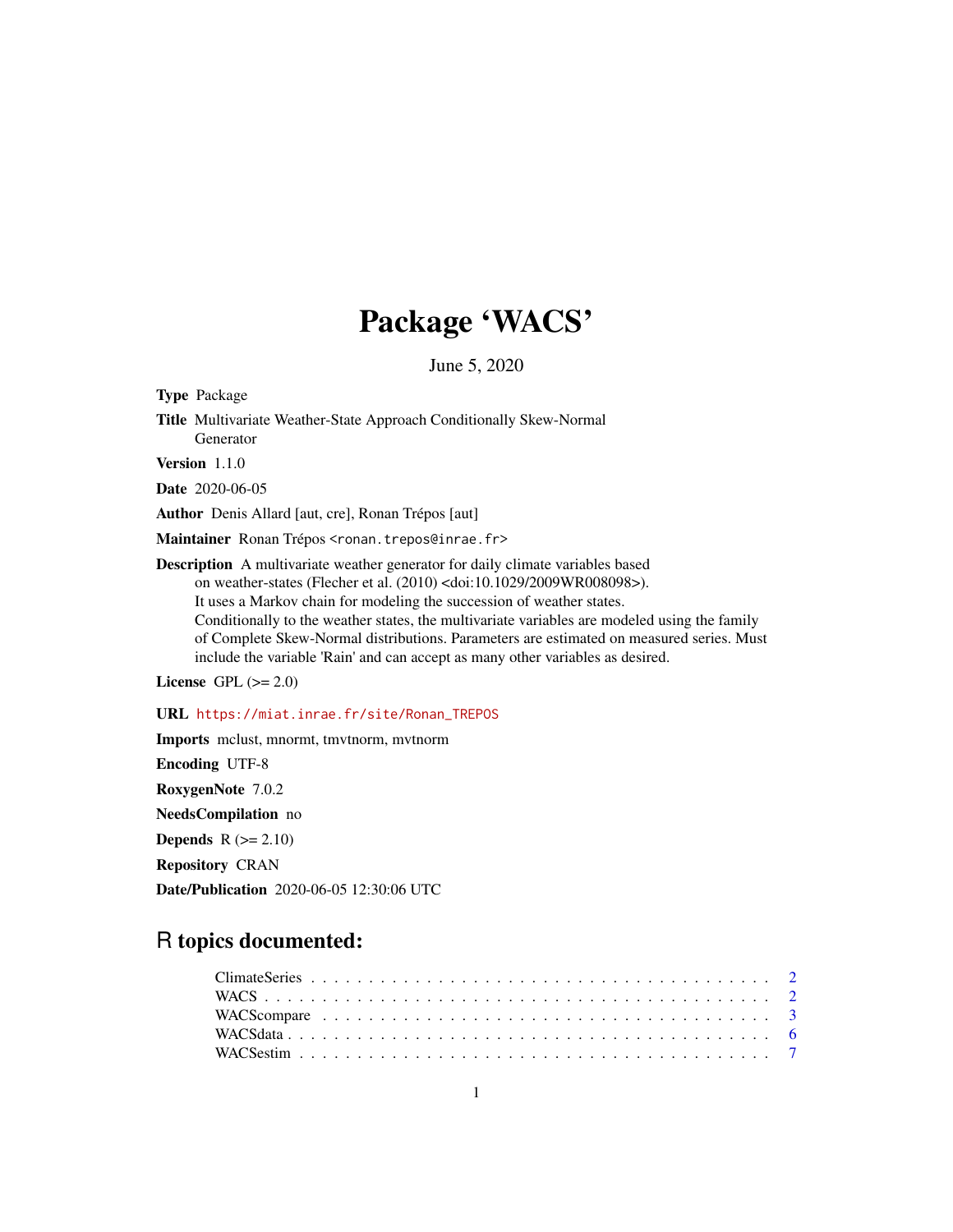#### <span id="page-1-0"></span>2 and 2 was a set of the set of the set of the set of the set of the set of the set of the set of the set of the set of the set of the set of the set of the set of the set of the set of the set of the set of the set of the

| Index | $\overline{15}$ |
|-------|-----------------|
|       |                 |
|       |                 |
|       |                 |
|       |                 |
|       |                 |

ClimateSeries *Synthetic climate series of a french town between 1995 and 2012.*

# Description

year : Year

# Details

month : Month

day : Day

ETPP : Evaporation and sweating (mm)

RG : Radiance (Joules/cm²)

rain : Height of precipitation (mm)

tmin : Minimum temperature (degré Celsius)

tmax : Maximum temperature (degré Celsius)

V : Wind speed (meters per second)

WACS *WACS: Multivariate Weather-state Approach Conditionally Skewnormal Generator*

#### Description

WACS is a multivariate weather generator for daily climate variables based on weather-states that uses a Markov chain for modeling the succession of weather states. Conditionally to the weather states, the multivariate variables are modeled using the family of Complete Skew-Normal distributions. Parameters are estimated on measured series. Must include a 'Rain' variable and can accept as many other variables as desired.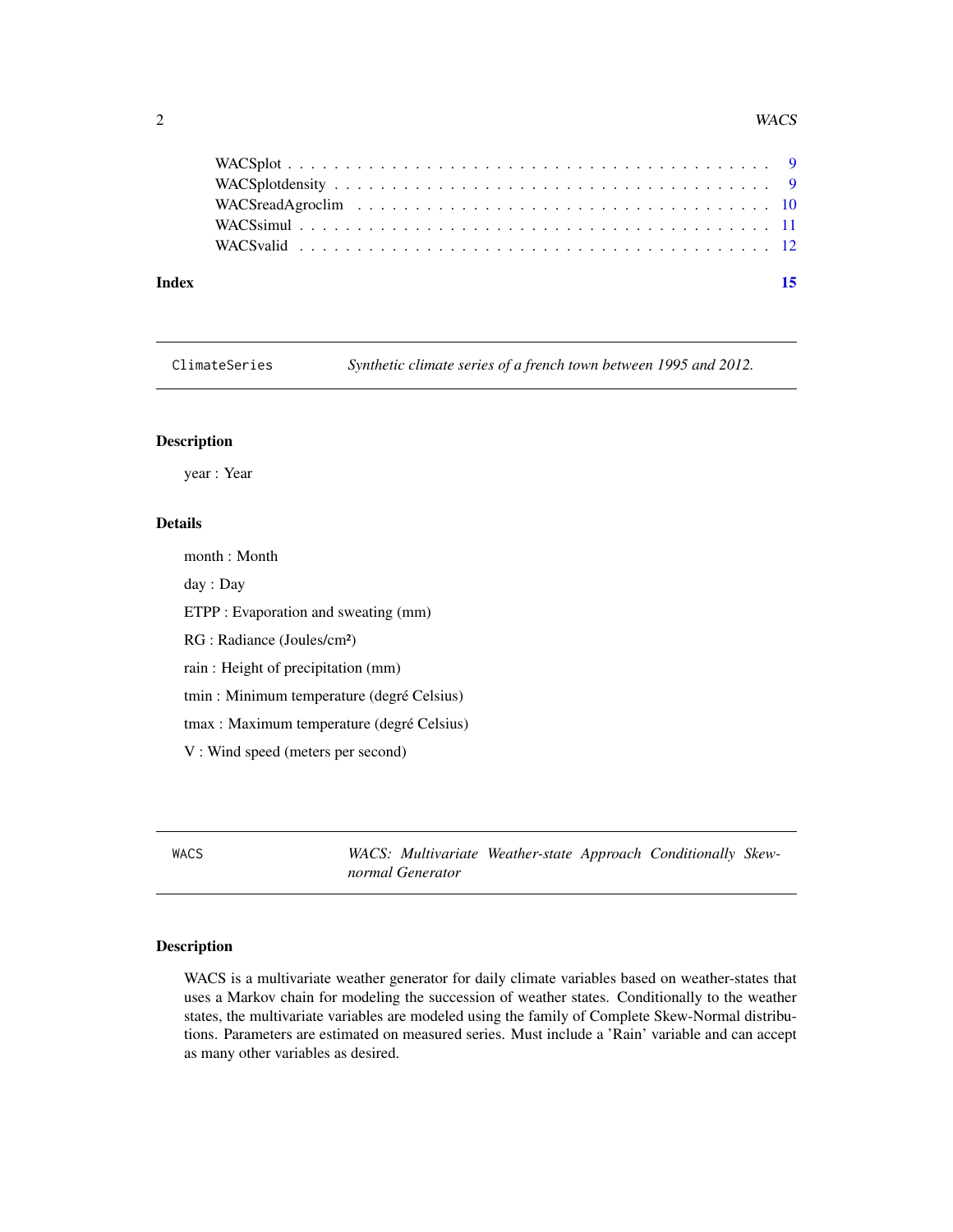# <span id="page-2-0"></span>WACScompare 3

#### WACS functions

- WACSdata: Builds a data structure compatible with WACS functions
- WACSestim: Estimation of the parameters of a WACS model
- WACSsimul: Performs simulations based on estimated parameters of the WACS model
- WACSvalid: Performs validations of WACS simulations
- WACScompare: Performs comparisons between two WACS data structures, or between two WACS simulation series
- WACSplot: Plots validation figures from WACSvalid and from WACScompare
- WACSplotdensity: Plots fitted bivariate densities of residuals

# Authors

Denis Allard, Ronan Trépos

# Reference

- Flecher C., Naveau P., Allard D., Brisson N.(2010) A stochastic weather generator for skewed data. Water Resource Research, 46, W07519
- WACSgen: model, methods and algorithms (2015). Allard D., Biostatistiques et Processus Spatiaux, INRA, Avignon, France. Available at denis.biosp.org
- Flecher, C., Naveau, Ph. and Allard, D. (2009) Estimating the Closed Skew-Normal distributions parameters using weighted moments", Statistics and Probability Letters, 79, 1977-1984.

# Examples

```
## Not run:
 data(ClimateSeries)
 ThisData = WACSdata(ClimateSeries, from="1995-01-01", to="2012-12-31")
 ThisPar = WACSestim(ThisData)
 ThisSim = WACSsimul(ThisPar, from="1995-01-01", to="2012-12-31")
 ThisVal = WACSvalid(what="Sim",wacsdata = ThisData, wacspar = ThisPar,
                       wacssimul = ThisSim,varname="tmin")
 WACSplot(ThisVal,file="ThisFile.pdf")
```
## End(Not run)

|  | wacscompare |  |  |
|--|-------------|--|--|
|  |             |  |  |

<span id="page-2-1"></span>WACScompare *Performs comparisons between two WACS data structures, or between two WACS simulation series*

#### **Description**

The comparison is based on different types of statistics computed on WACSdata1 and WACSdata2, or WACSsim1 and WACSsim2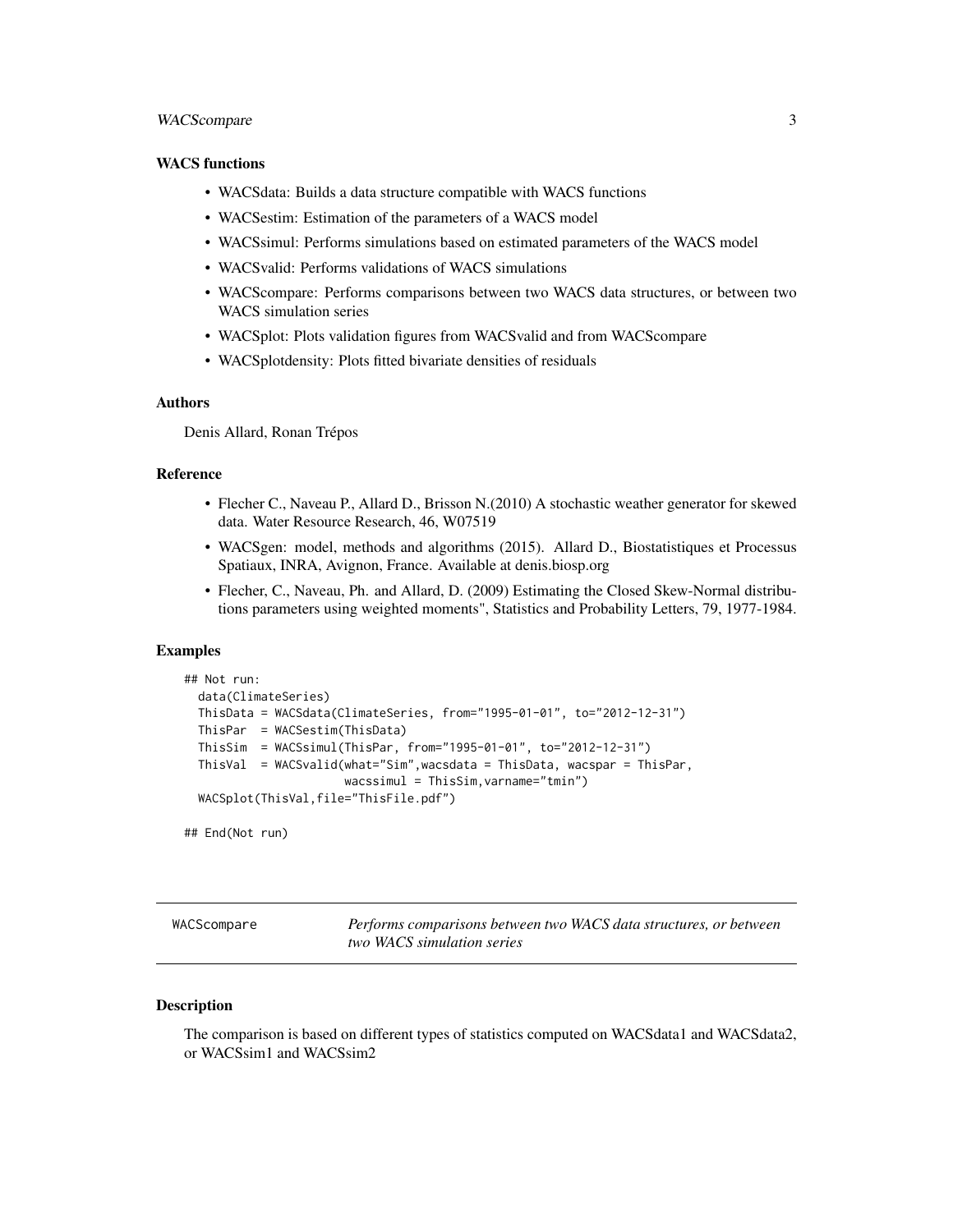# Usage

```
WACScompare(
 what = what,
 wacs1 = wacs1,wacspar = wacspar,
 wacs2 = wacs2,
 varname = varname,
  varname2 = NULL,
 base = \theta,
 above = T,
 months = 1:12)
```
# Arguments

what Type of validation. Possible choices are:

| $=$ "Sim"      | Compares a simulation run to data                               |
|----------------|-----------------------------------------------------------------|
| $="$ $Rain"$   | qq-plots of rainfall, per season                                |
| $=$ "MeanSd"   | Compares monthly mean and standard deviations                   |
| $=$ "BiVar"    | Compares bivariate correlations                                 |
| $="CorTemp''$  | Compares temporal correlations                                  |
| $=$ "SumBase"  | Compares sums above a threshold                                 |
| ="Persistence" | Compares persistence of a variable above (or below) a threshold |

| wacs1    | Either WACS data obtained when calling WACS data, or WACS simulations ob-<br>tained when calling WACS simul.                                     |
|----------|--------------------------------------------------------------------------------------------------------------------------------------------------|
| wacspar  | WACS parameters estimated when calling WACS estim on wacs 1                                                                                      |
| wacs2    | Either WACS data obtained when calling WACS data, or WACS simulations ob-<br>tained when calling WACS simul. Must be of the same class as wacs 1 |
| varname  | Variable on which the validation is performed                                                                                                    |
| varname2 | Second variable on which validation is performed (only needed if what=BiVar)                                                                     |
| base     | Threshold used for "SumBase" and "Persistence"                                                                                                   |
| above    | Boolean value used for "Persistence": TRUE if data is considered above thresh-<br>old; FALSE otherwise                                           |
| months   | Months to which the analysis should be restricted (only for "SumBase" and "Per-<br>sistence")                                                    |

# Value

A list containing all information needed for plots; contains also the type of validation, as a class

#### Note

wacs1 and wacs2 must be of the same WACS class. We must either have

<span id="page-3-0"></span>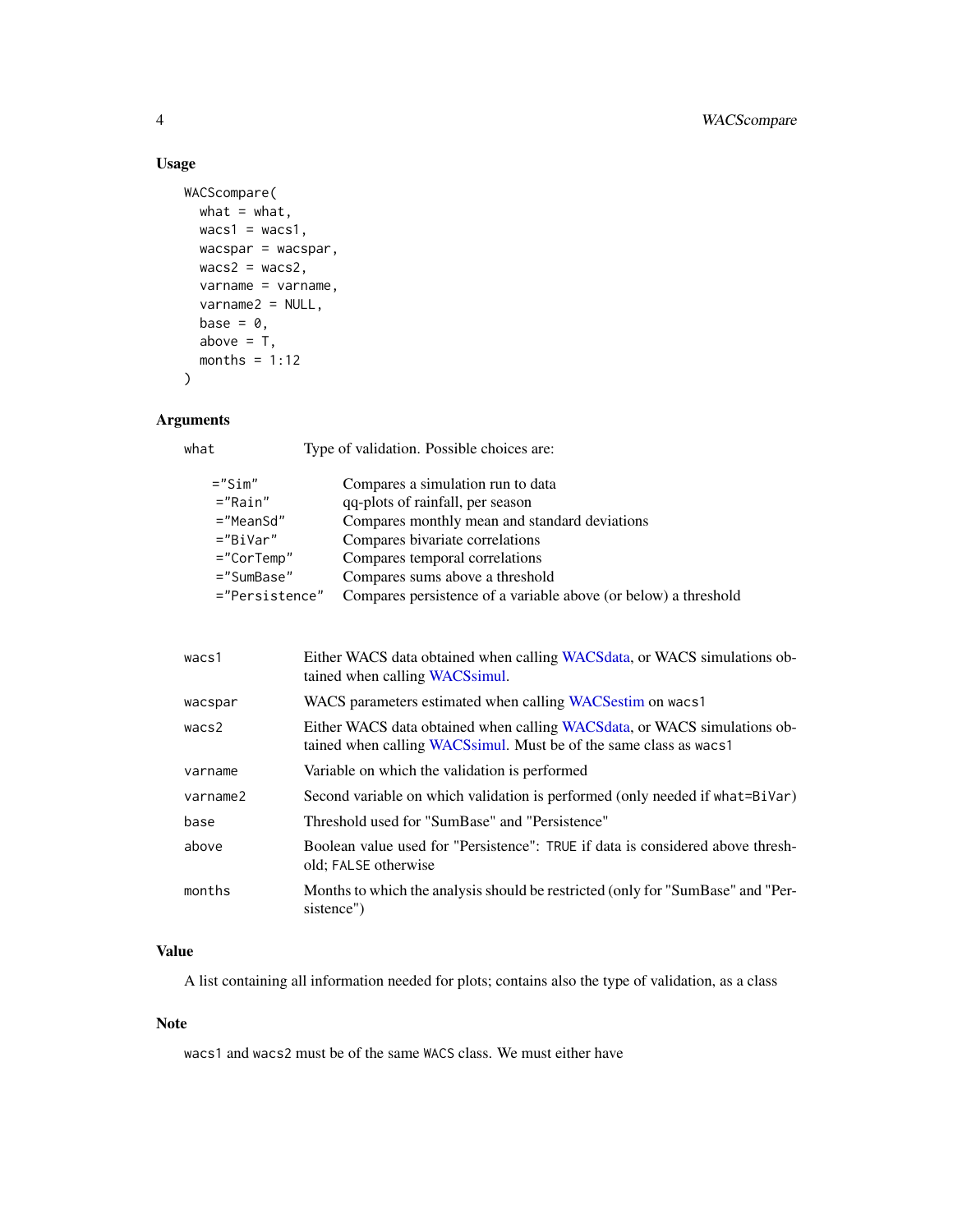# WACScompare 5

class(wacs1)=class(wacs2)=class(WACSdata),

or class(wacs1)=class(wacs2)=class(WACSsimul).

If what="sim", data and simulations are displayed as a function of the day of the year, from 1 to 365. Smoothed versions daily average and daily envelopes (defined by average +/- 2. standard deviations) are also displayed.

If what="rain", qq-plots and superimposition of histograms and models of rain are produced for each season.

If what="MeanSd", boxplots of monthly means and monthly standard deviations are compared. The median value of the monthly mean, resp. monthly standard deviation, of the data are displayed on top of the boxplots computed on the simulations.

If what="BiVar", boxplots of monthly correlations coefficients between varname and varname2 are compared. The median value of the correlation coefficient computed on the data is displayed on top of the boxplots computed on the simulations.

If what="CorTemp", boxplots of monthly 1-day auto correlation are compared. The median value of the auto-correlation coefficient computed on the data is displayed on top of the boxplots computed on the simulations.

If what="SumBase", boxplots of the sum of the variable varname above a given threshold, base, is computed during the months provided in the variable months.

If what="Persistence", histograms of consecutive days of the variable varname above (or below) a given threshold, base, are compared. If above=TRUE, consecutive days above the threshold are computed, whereas days below the threshold are computed if above=FALSE. Months can be selected with the variable months.

#### Examples

```
## Not run:
 ## Simple example
 data(ClimateSeries)
 ThisData = WACSdata(ClimateSeries,from="1995-01-01", to="2005-12-31")
 ThisPar = WACSestim(ThisData)
 ThatData = WACSdata(ClimateSeries,from="2002-01-01", to="2012-12-31")
 Comp = WACScompare(what="Sim", wacs1=ThisData, wacspar=ThisPar,
                     wacs2=ThatData, varname="tmin")
 WACSplot(Comp)
 Comp = WACScompare(what="MeanSd",wacs1=ThisData, wacspar=ThisPar,
                     wacs2=ThatData, varname="RG")
 WACSplot(Comp)
 Comp = WACScompare(what="SumBase", wacs1=ThisData, wacspar=ThisPar,
                     wacs2=ThatData, varname="tmoy", base=5, months=2:5)
 WACSplot(Comp)
 Comp = WACScompare(what="Persistence",wacs1=ThisData, wacspar=ThisPar,
                     wacs2=ThatData, varname="tmin", base=0, above=FALSE)
 WACSplot(Comp)
```
## End(Not run)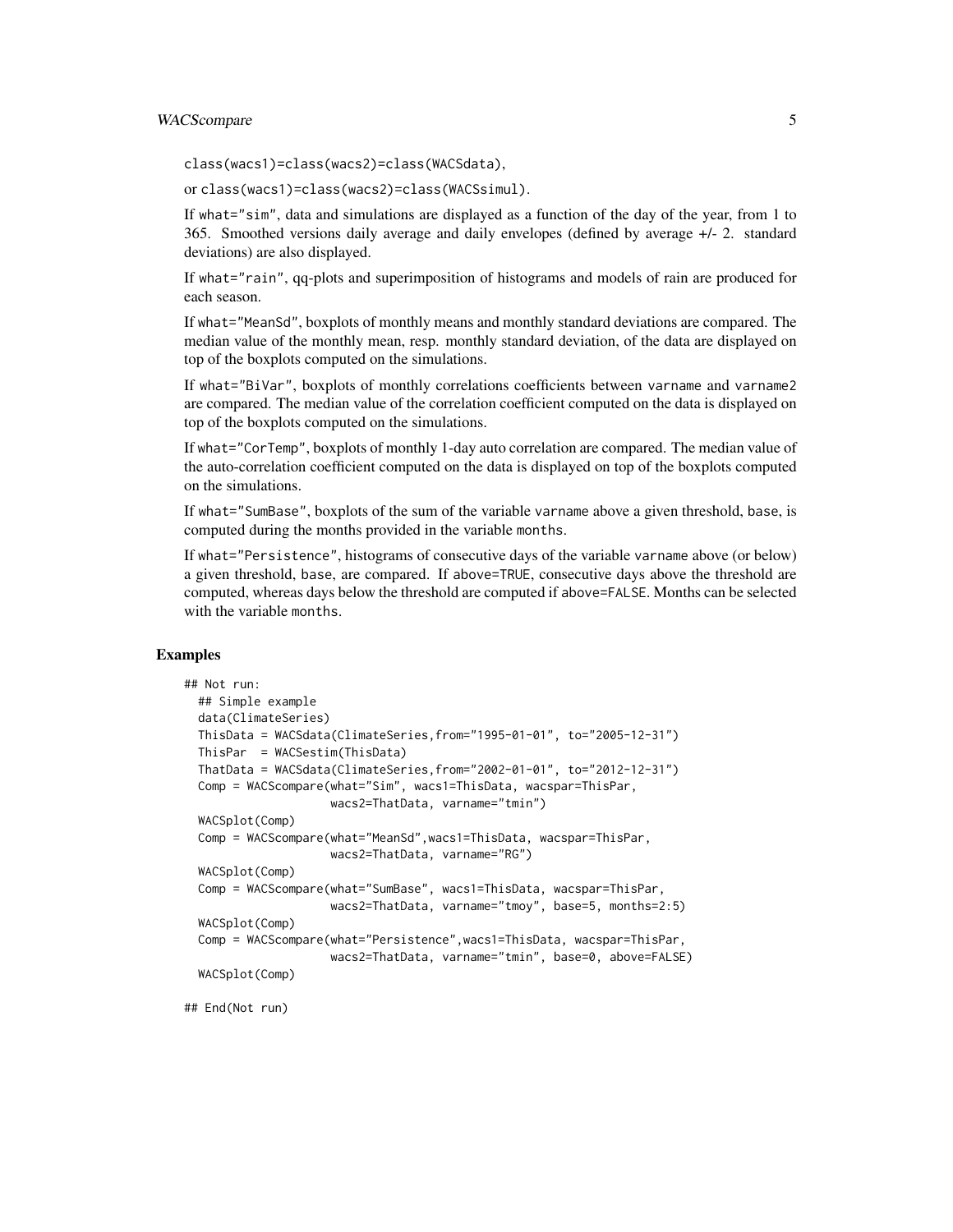<span id="page-5-1"></span><span id="page-5-0"></span>

# Description

WACSdata Builds a data structure compatible with WACS functions

# Usage

```
WACSdata(
  data,
  mapping = NULL,
 bounds = NULL,
  from = NULL,to = NULL,
  skip = NULL,
 Trange = FALSE,
  seasons = c("03-01", "06-01", "09-01", "12-01")
\mathcal{L}
```
# Arguments

| data    | A data frame containing series of values for each variable                                                                                                                             |
|---------|----------------------------------------------------------------------------------------------------------------------------------------------------------------------------------------|
| mapping | The names of special variables: year, month, day, rain, tmin and tmax. Eg.<br>$list(RR = "rain", Tmin = "tmin")$ [optional; default is NULL]                                           |
| bounds  | A list of lists indicating the bounds for some variables eg. list (rain=list (min=0,<br>max=7) [optional; default is NULL] If not provided is set automatically accord-<br>ing to data |
| from    | Date at which the estimation should begin [optional; default is NULL]                                                                                                                  |
| to      | Date at which the estimation should stop [optional; default is NULL]                                                                                                                   |
| skip    | Vector of column names to skip [optional; default is NULL]                                                                                                                             |
| Trange  | Boolean value. When Trange=TRUE, the couple (tmin, trange=tmax-tmin) is<br>modeled. When Trange=FALSE, he couple (tmin, tmax) is modeled. Default is<br>Trange=FALSE                   |
| seasons | Vector of string of format 'mm-dd', gives the dates of change of seasons (default:<br>is $c("03-01", "06-01", "09-01", "12-01"))$                                                      |

# Value

A data frame structure, which will be used to call [WACSestim,](#page-6-1) the function that estimates the parameters of the statistical model.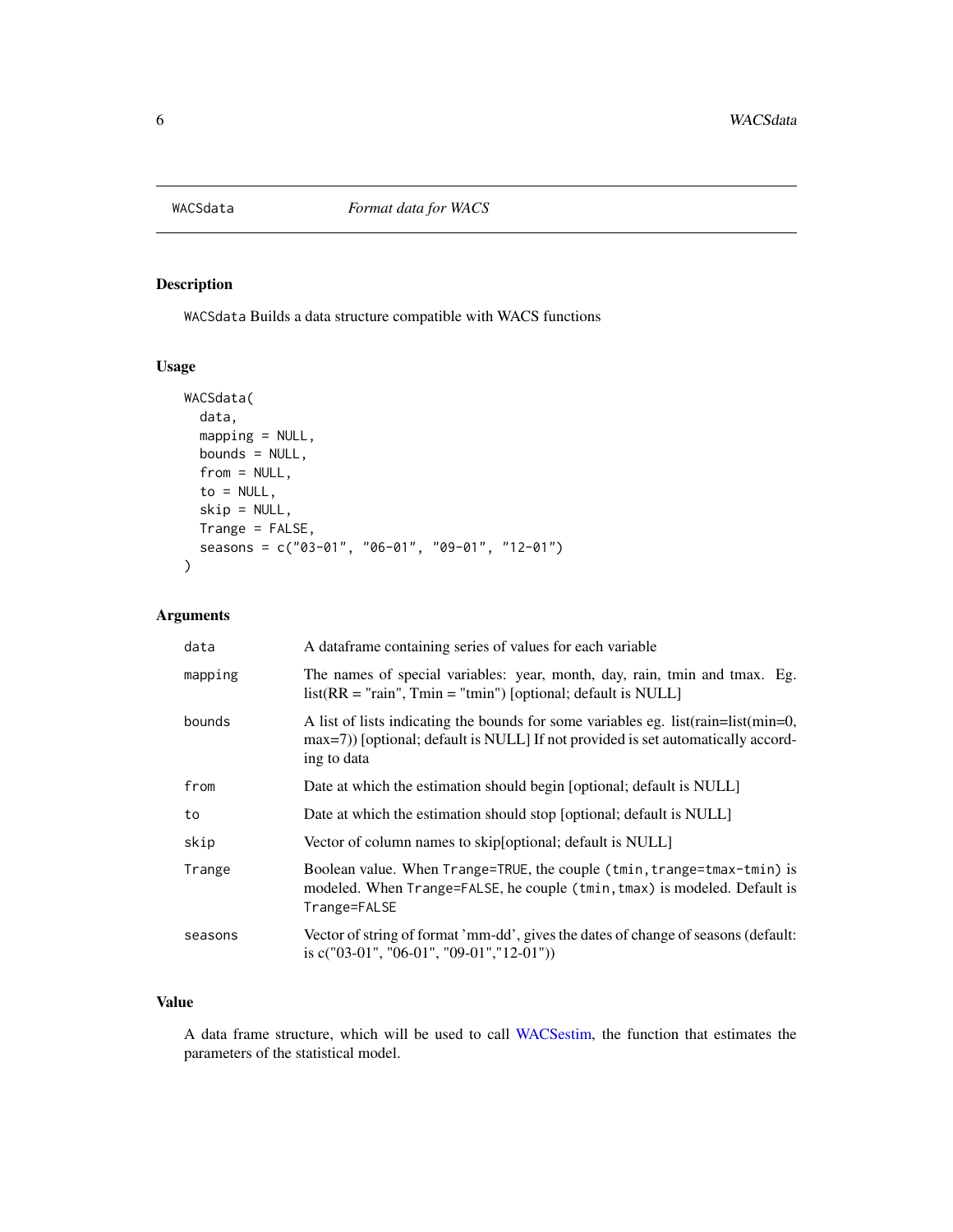#### <span id="page-6-0"></span>WACSestim 27

#### Note

bounds can be provided as a list, as shown above. If bounds=NULL, bounds are computed from the data. Some variables will have minimal values set automatically to  $0$  (trange,  $V$ , RG, ETPP) and maximal values to 100 (ETPP). Other minimum (resp. maximum) values are computed by adding (resp. subtracting) to the maximum (resp. minimum value) its difference to the 10th largest (resp. lowest) value.

from and to must be provided with format 'yyyy-mm-dd' (e.g. '2012-01-30').

There can be as many seasons as desired, with unequal length. There can also be one single season, in which case a single date is entered.

Default is seasons = c("03-01","06-01","09-01","12-01").

# Author(s)

D. Allard, BioSP, Ronan Trépos MIA-T, INRA

#### Examples

```
## Not run:
 ## Simple example
 ThisData = WACSdata(ClimateSeries,from="1995-01-01",to="2012-12-31",
                      Trange=F,seasons=c("03-01","06-01","09-01","12-01"))
```
## End(Not run)

<span id="page-6-1"></span>WACSestim *Estimation of the parameters of a WACS model*

#### **Description**

Estimation of the parameters of a WACS model

#### Usage

```
WACSestim(
 wacsdata,
  spar = 0.7,trend.norm = "L2",
  rain.model = "Gamma",
 method = "MLE",Vsel = NULL,Nclusters = NULL,
 clustering = "soft",
 plot.it = FALSE,DIR = "./")
```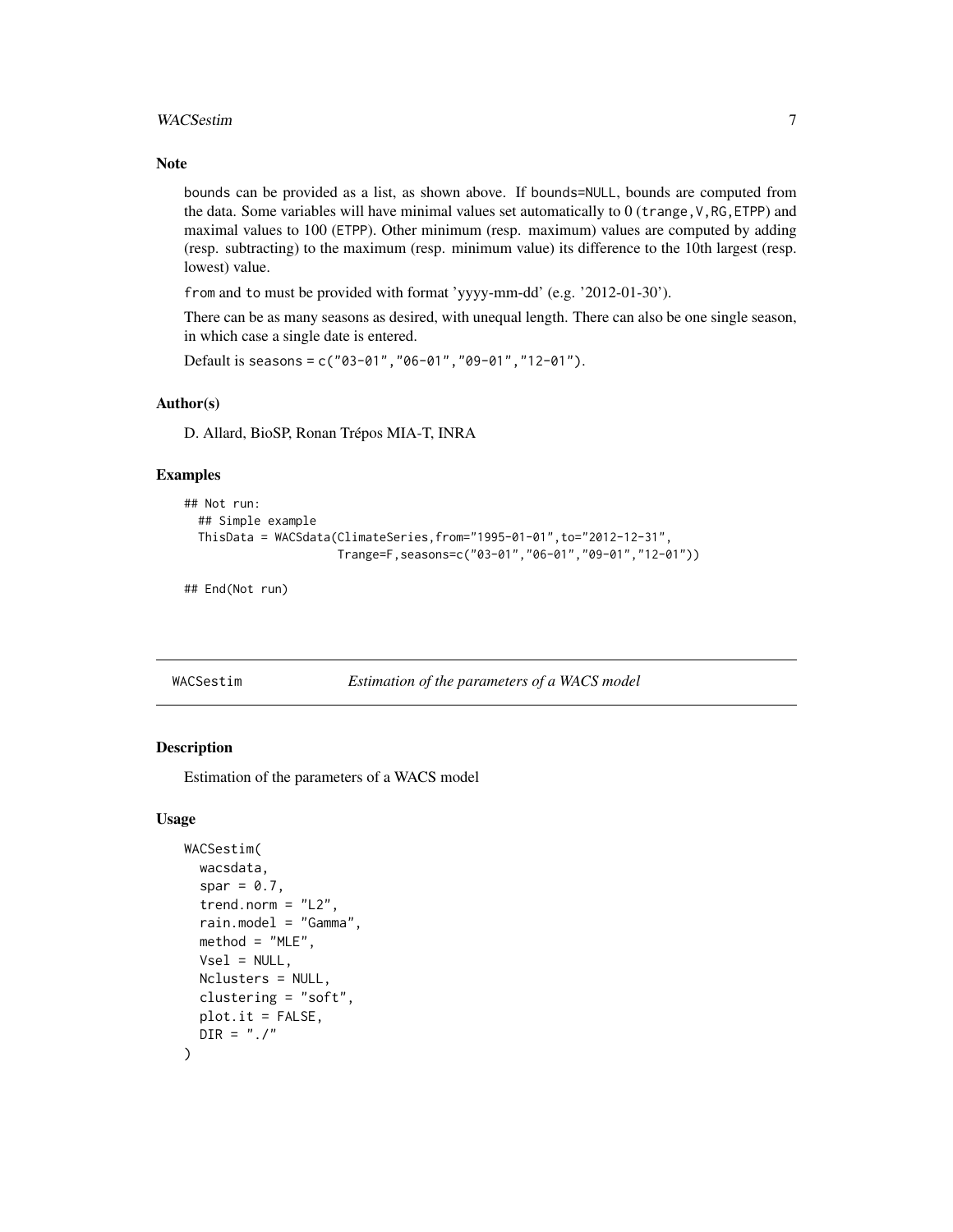#### **Arguments**

| wacsdata   | Data, as returned by WACSdata                                                                                                                           |
|------------|---------------------------------------------------------------------------------------------------------------------------------------------------------|
| spar       | Smoothing parameter for estimating annual cycle                                                                                                         |
| trend.norm | Type of norm used in for computing central tendency and variation. Must be<br>"L1" or "L2".                                                             |
| rain.model | Model for precipitation. Must be "Gamma" or "None"                                                                                                      |
| method     | "MLE" or "MOM". Estimation method for the rain model.                                                                                                   |
| Vsel       | Variables (other than rain) on which clustering is performed when Vsel=NULL,<br>all variables are considered.                                           |
| Nclusters  | Number of clusters to consider. When Nclusters = NULL, absolute best cluster-<br>ing is sought for wet and dry weather states in each season (up to 4). |
| clustering | Indicates whether "hard" or "soft" clustering is considered.                                                                                            |
| plot.it    | Boolean indicating whether plots are produced                                                                                                           |
| DIR        | Directory in which placing plot                                                                                                                         |

#### Value

A list containing all parameters; see the user guide for details.

#### Note

Larger values of spar produce smoother estimates. Smaller values produce less smooth estimates. spar=0.7 is a good compromise

Soft clustering means that days have probabilities to belong to each weather state. With hard clustering, this probability is set to 1 to the most likely weather state and 0 to all others. Density parameter estimates are more robust with clustering="soft". Clustering is done by means of the mclust package with modelNames="VVV"

# Examples

```
## Not run:
 ## For an estimation with default setting
ThisPar = WACSestim(ThisData)
 ## For an estimation with max. 2 dry and wet weather types per season,
 ## and production of plots
ThisPar = WACSestim(ThisData, Nclusters = 1:2, plot.it = TRUE)
## For an estimation with exactly 2 dry and wet weather states per season,
## clustering on variables 3 and 5 only and no production of plots
ThisPar = WACSestim(ThisData, Nclusters = 2, Vsel = c(3,5))
## End(Not run)
```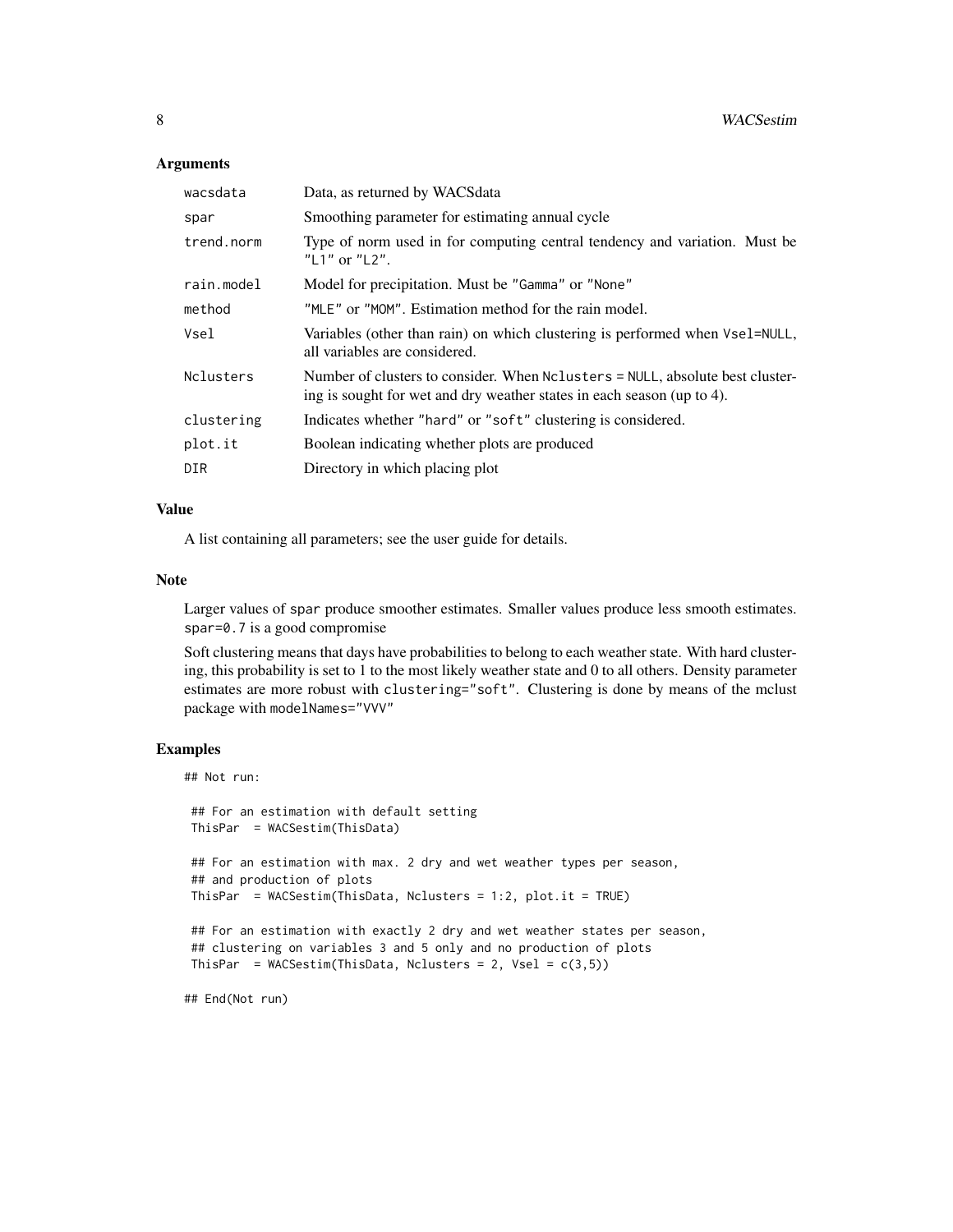<span id="page-8-0"></span>

# Description

For plotting validation figures from outputs generated when calling [WACSvalid](#page-11-1) or [WACScompare.](#page-2-1) Figures are either displayed or printed in a file

#### Usage

```
WACSplot(wacsvalid, file = NULL)
```
# Arguments

| wacsvalid | Output, as obtained when calling WACS valid or WACS compare                                                                                        |
|-----------|----------------------------------------------------------------------------------------------------------------------------------------------------|
| file      | File in which to write the figure. Default is NULL. If file=NULL, no file is pro-<br>duced; the figure is only produced in the graphical interface |

### Value

No return. A Figure is either displayed or printed in a file.

### Examples

```
## Not run:
 ## Simple example
 data(ClimateSeries)
 ThisData = WACSdata(ClimateSeries)
 ThisPar = WACSestim(ThisData)
 ThisSim = WACSsimul(ThisPar, from="1995-01-01", to="2012-12-31")
 ThisVal = WACSvalid(what="Sim",wacsdata = ThisData, wacspar = ThisPar,
                       wacssimul = ThisSim, varname="tmin")
 WACSplot(ThisVal,file="ThisFile.pdf")
## End(Not run)
```
WACSplotdensity *For plotting fitted bivariate densities of residuals*

#### Description

For plotting fitted bivariate densities of residuals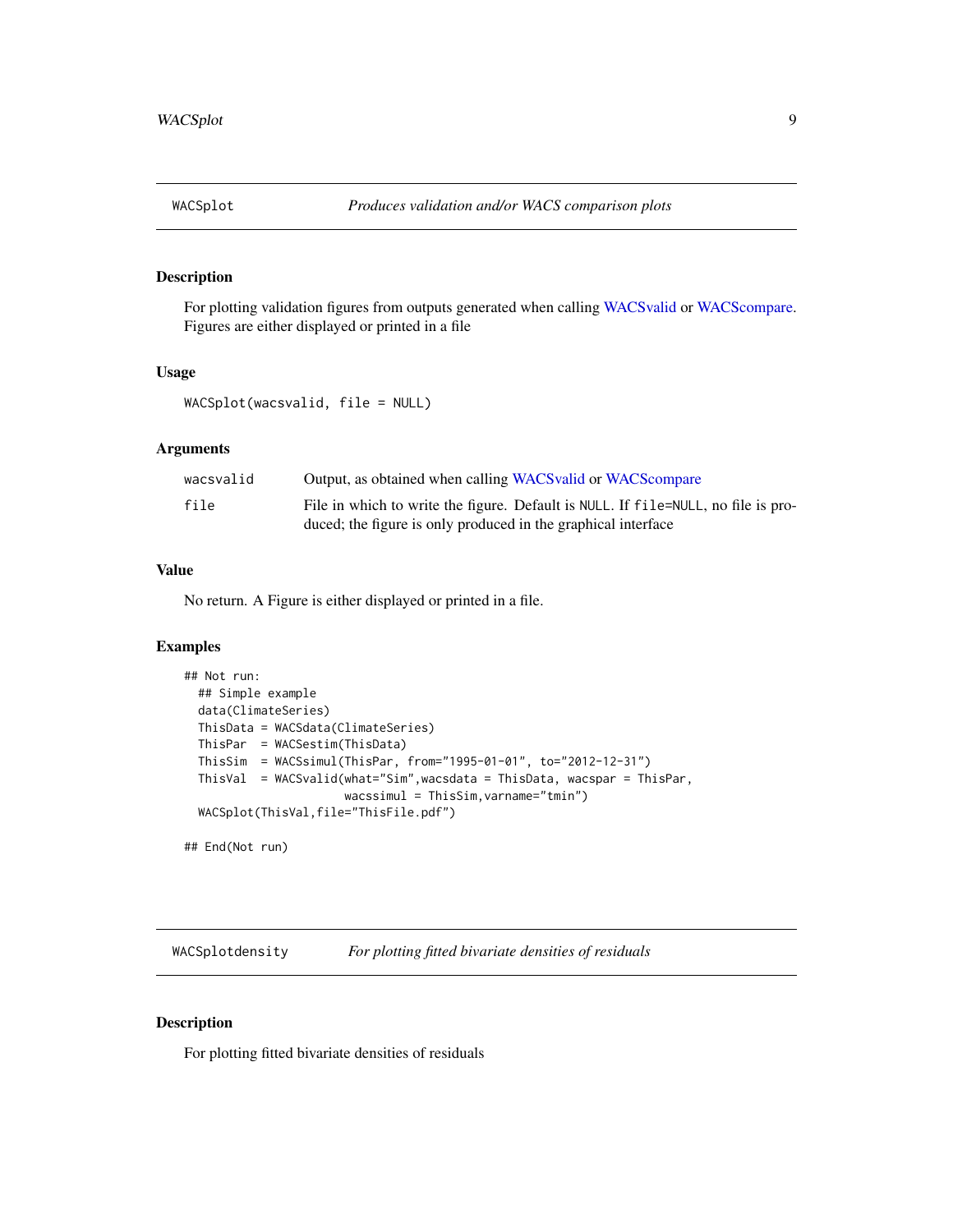# Usage

```
WACSplotdensity(
 wacsdata = NULL,
 wacspar = NULL,
  season,
  dimens = c(1, 2),
  dry = T,
 DIR = "./")
```
### Arguments

| wacsdata | WACS data obtained when calling WACSdata on original climate series                                           |
|----------|---------------------------------------------------------------------------------------------------------------|
| wacspar  | WACS parameters estimated when calling WACS estim                                                             |
| season   | season to be considered (a scalar)                                                                            |
| dimens   | a vector of length 1 or 2 indicating the marginals to be plotted                                              |
| dry      | indicates whether dry weather states (if dry=TRUE) or wet weather states (if<br>dry=FALSE) must be considered |
| DIR      | Directory in which saving the Figures                                                                         |

# Note

If length(dimens)=1, the bivariate density of the variable at days  $(d, d+1)$  is plotted. If length(dimens)=2, the same-day bivariate density of the pair of variables is plotted.

# Examples

```
## Not run:
 ## Simple example
 data(ClimateSeries)
 ThisData = WACSdata(ClimateSeries)
 ThisPar = WACSestim(ThisData)
 WACSplotdensity(ThisData,ThisPar,season=2,dimens=c(2,3),dry=TRUE)
## End(Not run)
```
WACSreadAgroclim *Function that reads a file of format Agroclim*

# Description

Function that reads a file of format Agroclim

#### Usage

WACSreadAgroclim(filename)

<span id="page-9-0"></span>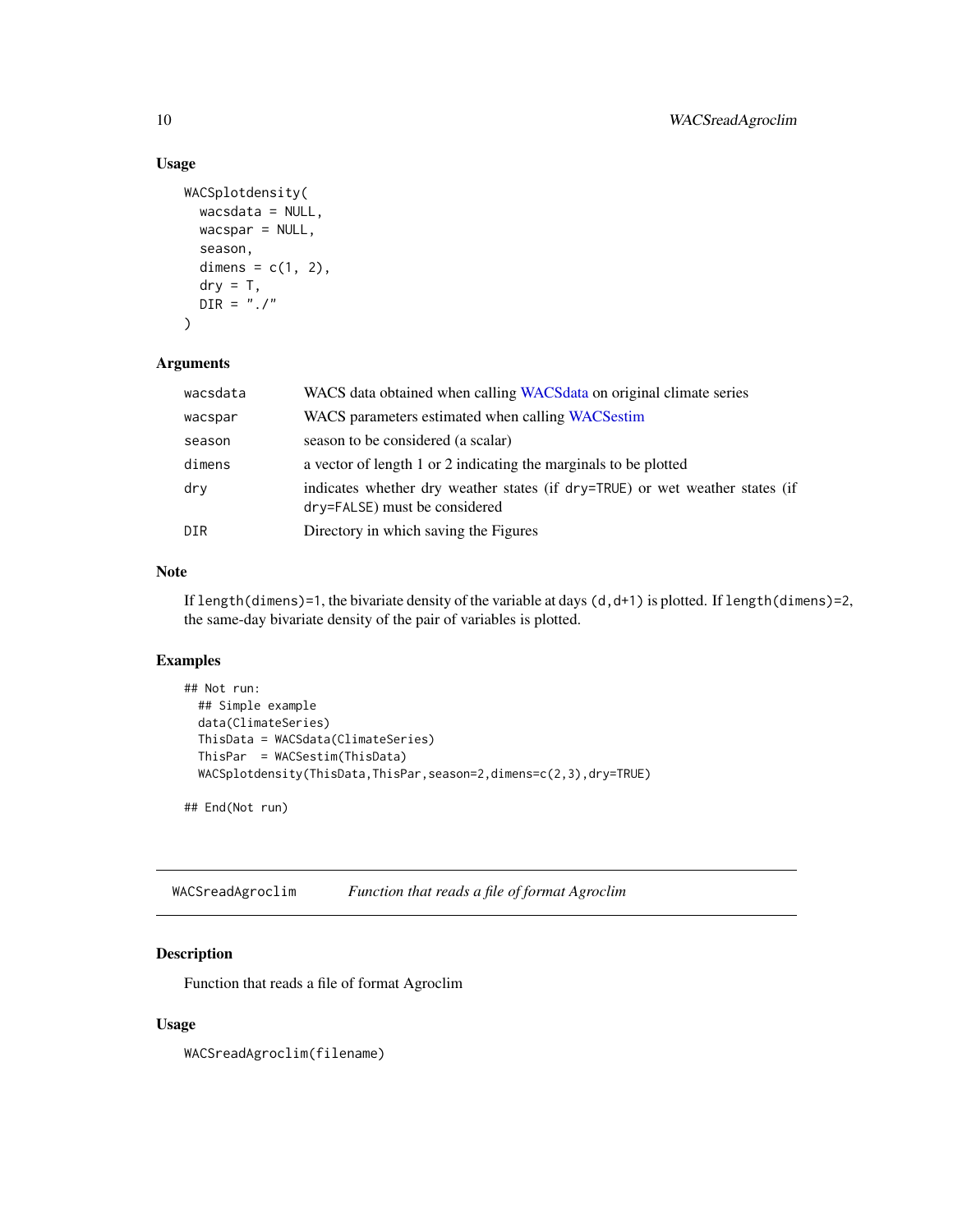### <span id="page-10-0"></span>WACSsimul 11

# Arguments

filename path to the filemane to read

# Value

A list of 2 objects:

- dataThe table data
- mappingThe names of special var: year, month, day rain, tmin and tmax

# Examples

```
## Not run:
 # using an agroclim format file
 WACSdata(WACSreadAgroclim("myfile.csv"))
```
## End(Not run)

<span id="page-10-1"></span>

| WACSsimul |       | Performs simulations based on estimated parameters of the WACS |  |  |  |  |
|-----------|-------|----------------------------------------------------------------|--|--|--|--|
|           | model |                                                                |  |  |  |  |

# Description

Performs simulations based on estimated parameters of the WACS model

# Usage

```
WACSsimul(wacspar, from, to, first.day = NULL, REJECT = FALSE)
```
# Arguments

| wacspar   | Parameters of the WACS model estimated with WACS estim                                                                                                                               |
|-----------|--------------------------------------------------------------------------------------------------------------------------------------------------------------------------------------|
| from      | Starting date of the simulation (format: "yyyy-mm-dd")                                                                                                                               |
| to        | Ending date of the simulation (format: "yyyy-mm-dd")                                                                                                                                 |
| first.day | Conditioning values for first day (optional)                                                                                                                                         |
| REJECT    | Boolean indicating whether a rejection technique is used to guarantee variables<br>within bounds. Default is FALSE. In this case, values outside bounds are forced<br>to the bounds. |

#### Value

A list containing the simulation results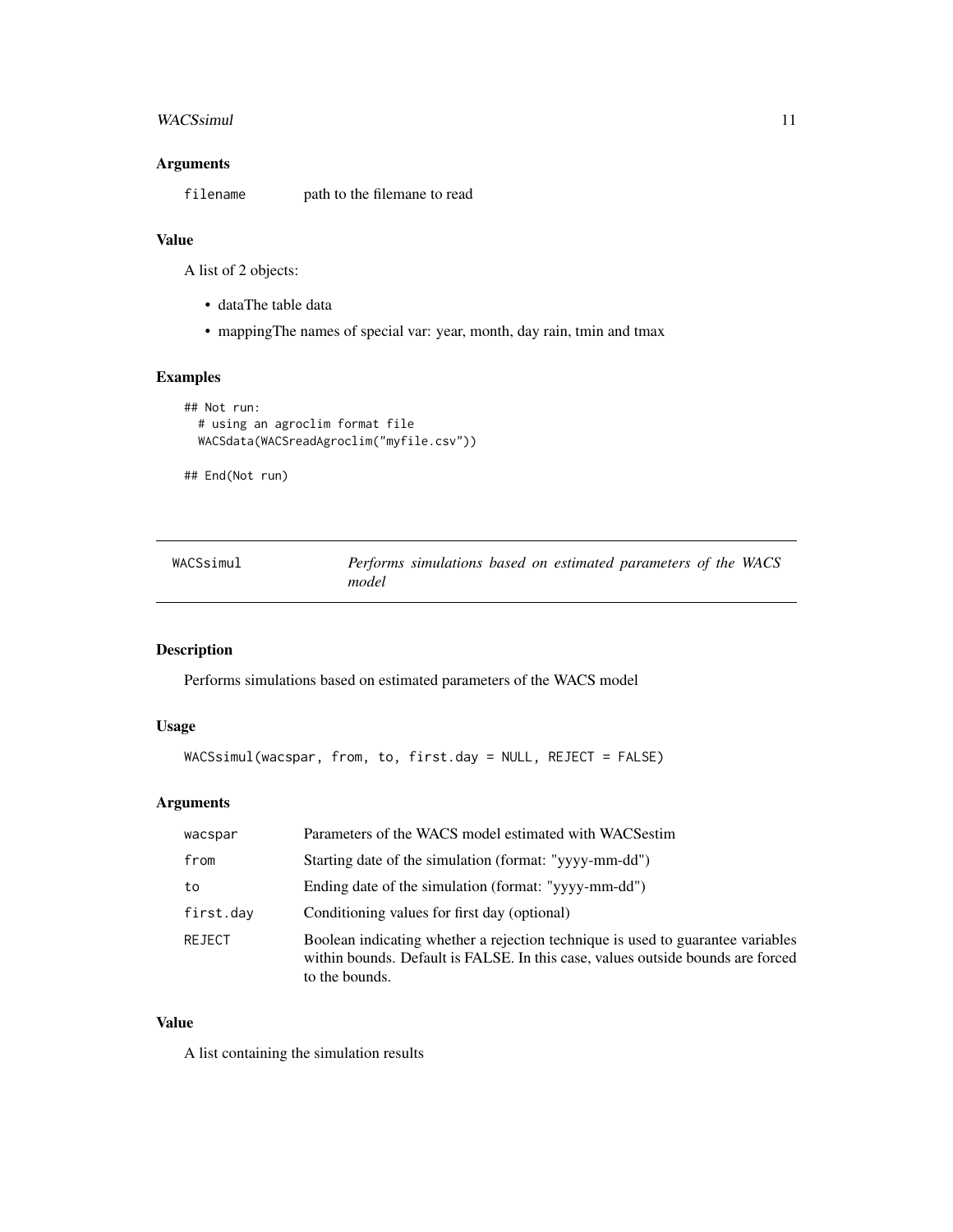<span id="page-11-0"></span>Note

Variables are simulated sequentially: day d is simulated conditionally on the values at day (d-1). If REJECT=TRUE, a rejection technique is used to force simulated variables within the bounds. If REJECT=FALSE, variables that could have been simulated outside the bounds are forced to the limits. The rejection technique tends to produce biases. REJECT=FALSE is thus recommended

# Examples

```
## Not run:
 ## Simple example
 data(ClimateSeries)
 ThisData = WACSdata(ClimateSeries)
 ThisPar = WACSestim(ThisData)
 ThisSim = WACSsimul(ThisPar, from="1995-01-01", to="2012-12-31")
```

```
## End(Not run)
```
<span id="page-11-1"></span>WACSvalid *Performs validations of WACS simulations*

#### Description

The validation is based on different types of statistics computed on WACS data, WACS parameters and WACS simulations.

#### Usage

```
WACSvalid(
  what = "Sim",wacsdata = NULL,
 wacspar = NULL,
  wacssimul = NULL,varname = NULL,
  varname2 = NULL,base = \theta,
  above = TRUE,
  months = 1:12)
```
#### Arguments

what Type of validation. Possible choices are:

| $=$ "Sim"        | Compares a simulation run to data             |
|------------------|-----------------------------------------------|
| $=$ "Rain"       | qq-plots of rainfall, per season              |
| $=$ "MeanSd"     | Compares monthly mean and standard deviations |
| $="BiiVar"$      | Compares monthly variate correlations         |
| $=$ "Cor $Temp"$ | Compares monthly temporal correlations        |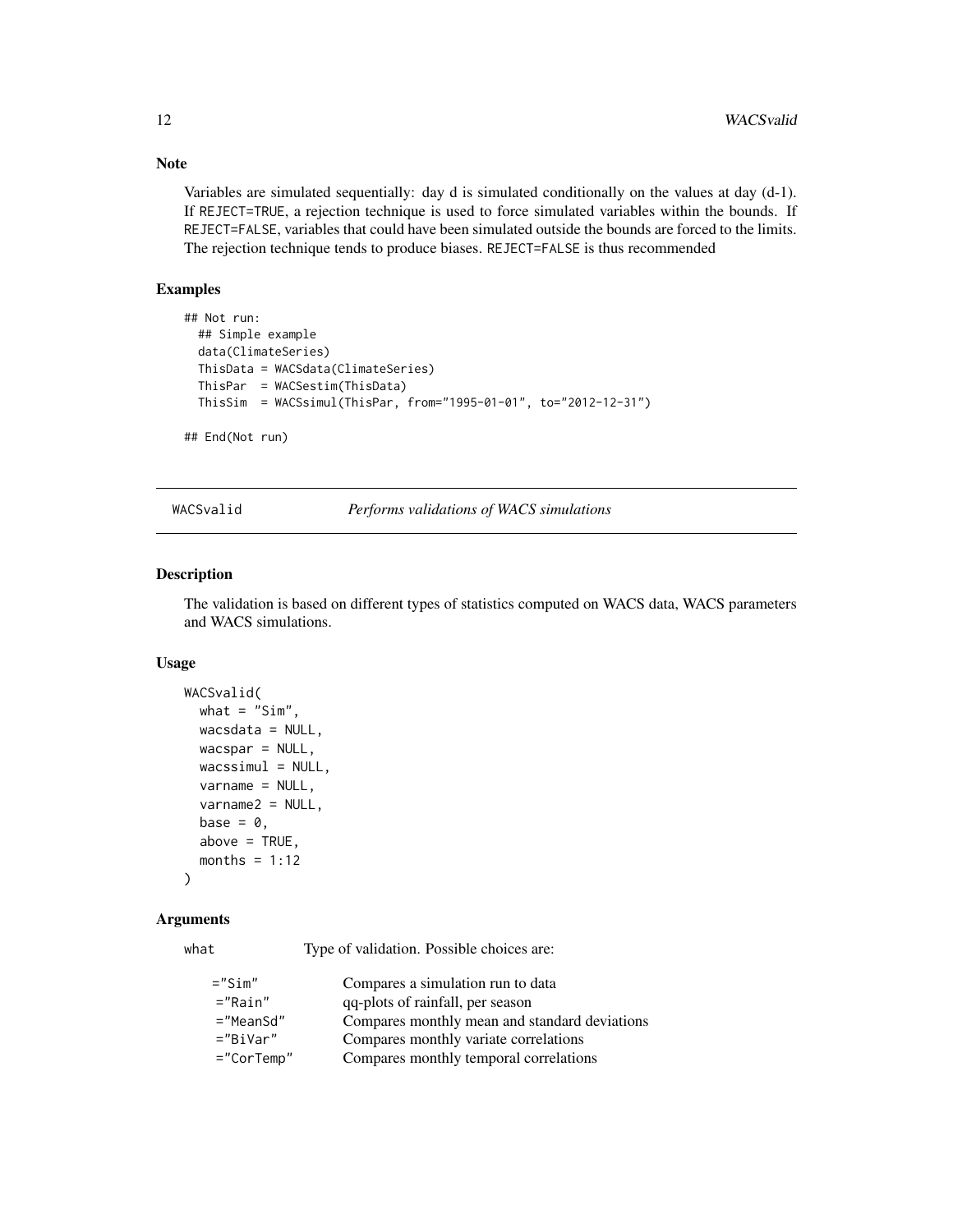#### <span id="page-12-0"></span>WACSvalid 13

| ="SumBase"     | Compares sums above a threshold                                 |
|----------------|-----------------------------------------------------------------|
| ="Persistence" | Compares persistence of a variable above (or below) a threshold |

| wacsdata  | WACS data obtained when calling WACS data                                                              |
|-----------|--------------------------------------------------------------------------------------------------------|
| wacspar   | WACS parameters estimated when calling WACS estim                                                      |
| wacssimul | WACS simulation obtained when calling WACS simul                                                       |
| varname   | Variable on which the validation is performed                                                          |
| varname2  | Second variable on which validation is performed (only needed if what=BiVar)                           |
| base      | Threshold used for "SumBase" and "Persistence"                                                         |
| above     | Boolean value used for "Persistence": TRUE if data is considered above thresh-<br>old; FALSE otherwise |
| months    | Months to which the analysis should be restricted (only for "SumBase" and "Per-<br>sistence")          |

### Value

A list containing all information needed for plots; contains also the type of validation, as a class

#### Note

If what=sim, data and simulations are displayed as a function of the day of the year, from 1 to 365. Smoothed versions of daily average and daily envelopes (defined by average +/- 2. standard deviations) are also displayed.

If what=rain, qq-plots and superimposition of histograms and models of rain are produced for each season.

If what=MeanSd, boxplots of monthly means and monthly standard deviations are compared. The median value of the monthly mean, resp. monthly standard deviation, of the data are displayed on top of the boxplots computed on the simulations.

#' If what=BiVar, boxplots of monthly correlations coefficients between varname and varname2 are compared. The median value of the correlation coefficient computed on the data is displayed on top of the boxplots computed on the simulations.

If what=CorTemp, boxplots of monthly 1-day auto correlation are compared. The median value of the auto-correlation coefficient computed on the data is displayed on top of the boxplots computed on the simulations.

If what=SumBase, boxplots of the sum of the variable varname above a given threshold, base, is computed during the months provided in the variable months.

If what=Persistence, histograms of consecutive days of the variable varname above (or below) a given threshold, base, are compared. If above=TRUE, consecutive days above the threshold are computed, whereas days below the threshold are computed if above=FALSE. Months can be selected with the variable months.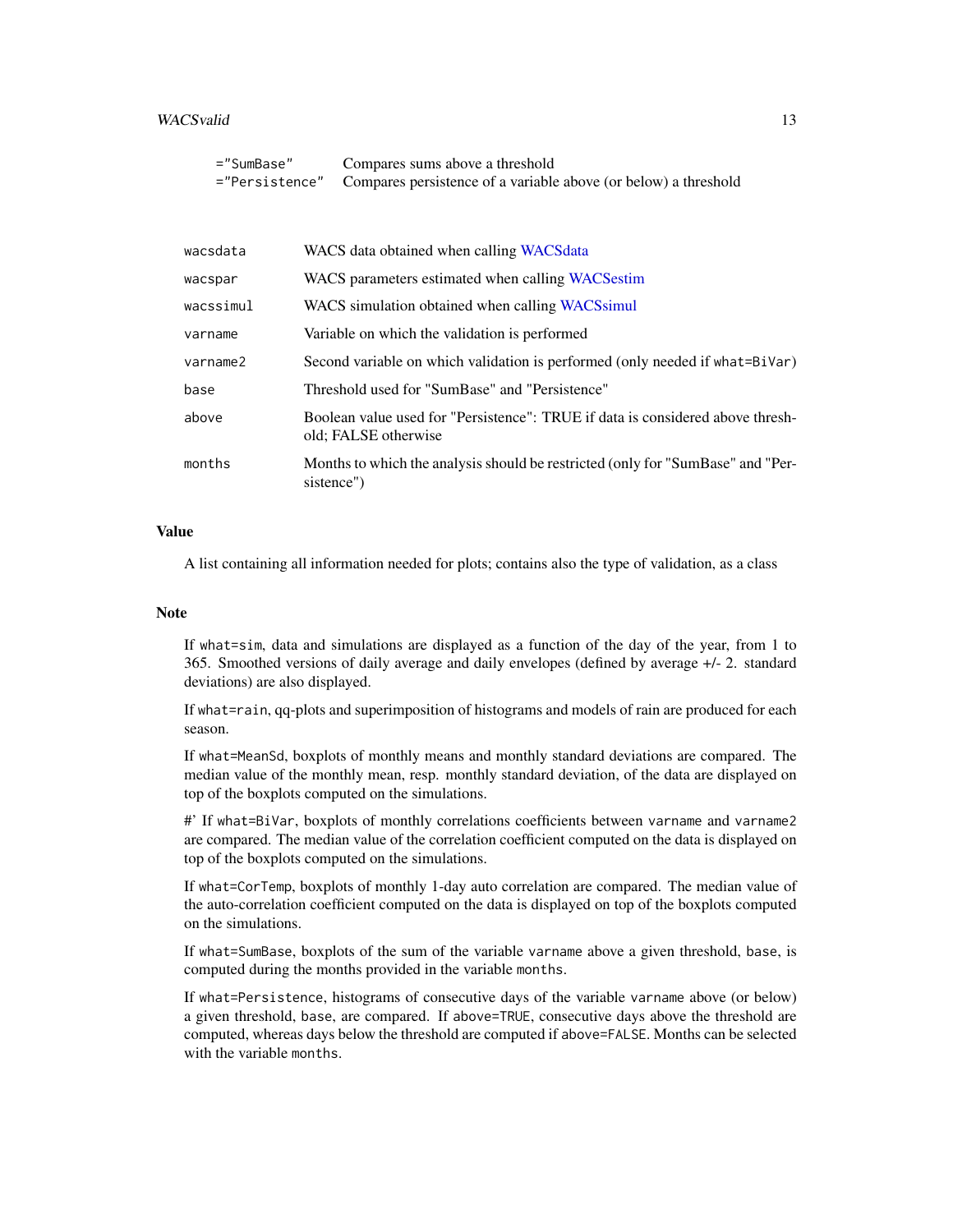# Examples

```
## Not run:
  ## Simple example
  data(ClimateSeries)
 ThisData = WACSdata(ClimateSeries)
  ThisPar = WACSestim(ThisData)
  ThisSim = WACSsimul(ThisPar, from="1995-01-01", to="2012-12-31")
  Val1 = WACSvalid(what="Sim",wacsdata = ThisData,
                  wacspar = ThisPar, wacssimul = ThisSim, varname="tmin")
  Val2 = WACSvalid(what="MeanSd",wacsdata = ThisData,
                  wacssimul = ThisSim, varname="RG")
  Val3 = WACSvalid(what="SumBase", wacsdata = ThisData,
                  wacssimul = ThisSim, varname="tmoy", base=5, month=2:5)
  Val4 = WACSvalid(what="Persistence",wacsdata = ThisData,
                  wacssimul = ThisSim, varname="tmin", base=0, above=FALSE)
```
## End(Not run)